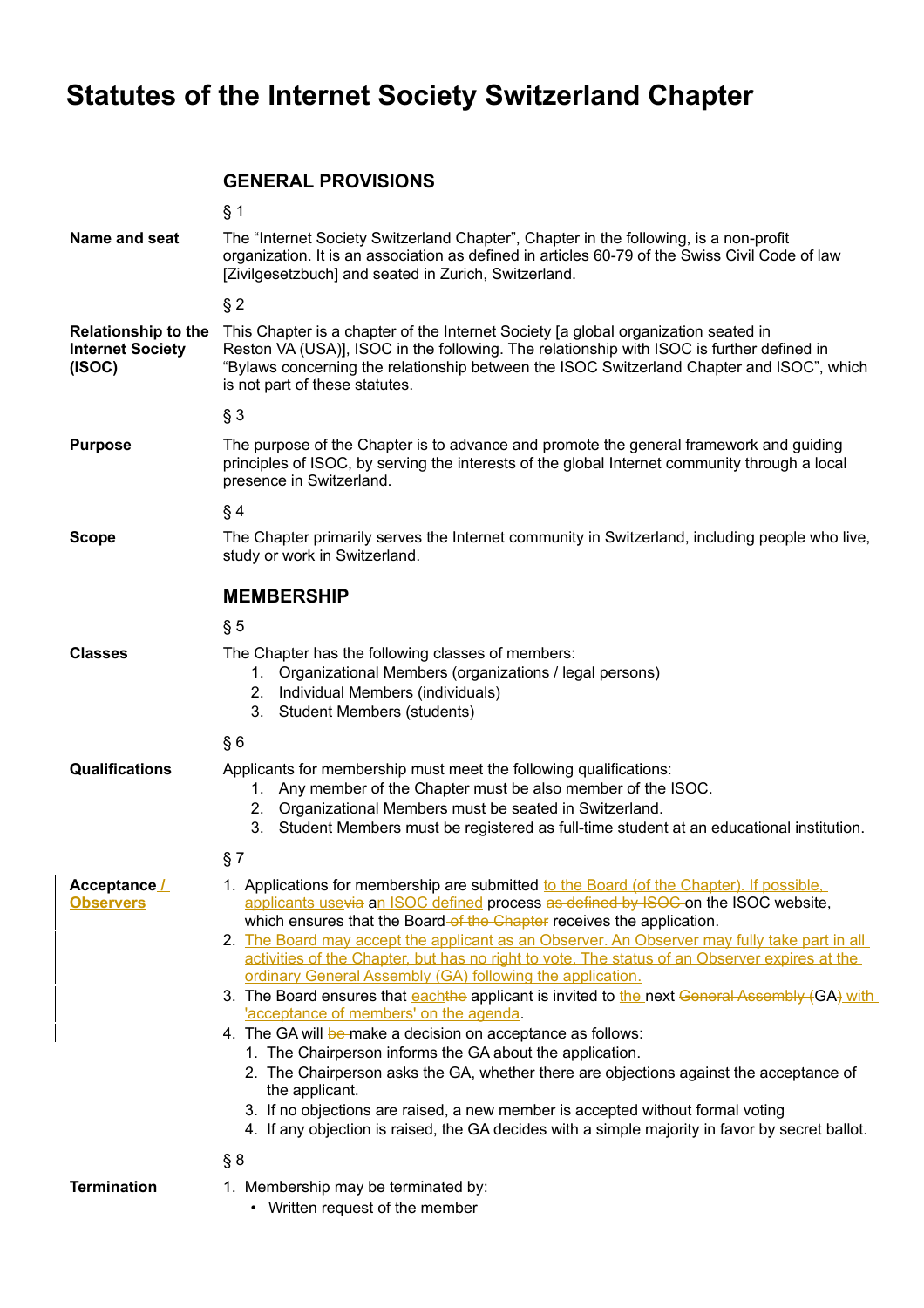- Death
- Exclusion
- 2. Any member may request the exclusion of another member.
- 3. Requests for exclusion must be submitted in writing to the Board along with the reasons for exclusion.
- 4. The Board ensures the request for exclusion be discussed and voted on during the next GA.
- 5. The Board reads out the request for exclusion, which includes the reasons, to the GA. Afterwards the exclusion is discussed and voted on by the GA.
- 6. A two thirds majority decision by secret ballot is required for exclusion.
- 7. A quorum of 10 members being personally present applies for decisions on exclusion.

§ 9

- 1. The GA may decide on a membership fee.
- 2. Decisions on membership fees are determined for each class of membership (refer to [§ 5\)](#page-0-0) separately.
- 3. If no specific decision is made, there is no membership fee.
- 4. The membership fee for Student Members may not exceed 50 Percent of the membership fee for (ordinary) Individual Members
- 5. On request the Board may decide to waive the membership fee for members in a challenging financial situation.

### **THE BODIES OF THE CHAPTER**

§ 10

#### **Bodies** The bodies of the Chapter are

- The General Assembly (refer to [§ 11](#page-1-0) ff.)
- The Board (refer to  $\S$  15 ff.)
- The Oversight Committee (refer to [§ 28](#page-4-2) ff.)
- The Various Committees (refer to [§ 30\)](#page-4-1)
- The Head-Office (refer to [§ 31\)](#page-4-0)

### <span id="page-1-0"></span>**THE GENERAL ASSEMBLY**

|                                 | $§$ 11                                                                                                                                                                                                                                                                                                                                                                                                                                                                                                                                                                                     |
|---------------------------------|--------------------------------------------------------------------------------------------------------------------------------------------------------------------------------------------------------------------------------------------------------------------------------------------------------------------------------------------------------------------------------------------------------------------------------------------------------------------------------------------------------------------------------------------------------------------------------------------|
| <b>General Assembly</b><br>(GA) | 1. The General Assembly (GA) is the principal decision making body of the Chapter.<br>2. The venues of the GA must be at central locations that are open and accessible to all<br>Chapter members enabling participation with a reasonable travel time to the venue.<br>3. Any member can authorize any other member to vote on his behalf (proxy vote). A written<br>statement with signature is to be presented to the chairperson latest at the beginning of the<br>GA.                                                                                                                 |
|                                 | § 12                                                                                                                                                                                                                                                                                                                                                                                                                                                                                                                                                                                       |
| <b>Ordinary GA</b>              | 1. The ordinary GA takes place annually<br>2. The Board must announce in writing (email acceptable) the date, place and a draft agenda<br>(containing all items known at the time) at least 30 days in advance, and call the members<br>for additional agenda items.<br>3. Members may propose agenda items in writing (email acceptable) to the Board until 20<br>days before the GA. The Board must add such proposals to the agenda.<br>4. The Board makes the final agenda available to the members 15 days before the GA.<br>5. No new agenda items can be added to the final agenda. |
|                                 | $§$ 13                                                                                                                                                                                                                                                                                                                                                                                                                                                                                                                                                                                     |
| <b>Extraordinary GA</b>         | 1. 20% of the members, tThe Board, or the Oversight Committee, or 20% of the members<br>may call for extraordinary GA<br>2. The same procedures as for an ordinary GA apply also for an extraordinary GA.<br>3. In case of urgent decisions to be made by an extraordinary GA, the Board may choose to<br>skip the step of calling the members for additional agenda items, and simply announce<br>date, place and final agenda in writing (email acceptable) to the members at least 20 days<br>in advance.                                                                               |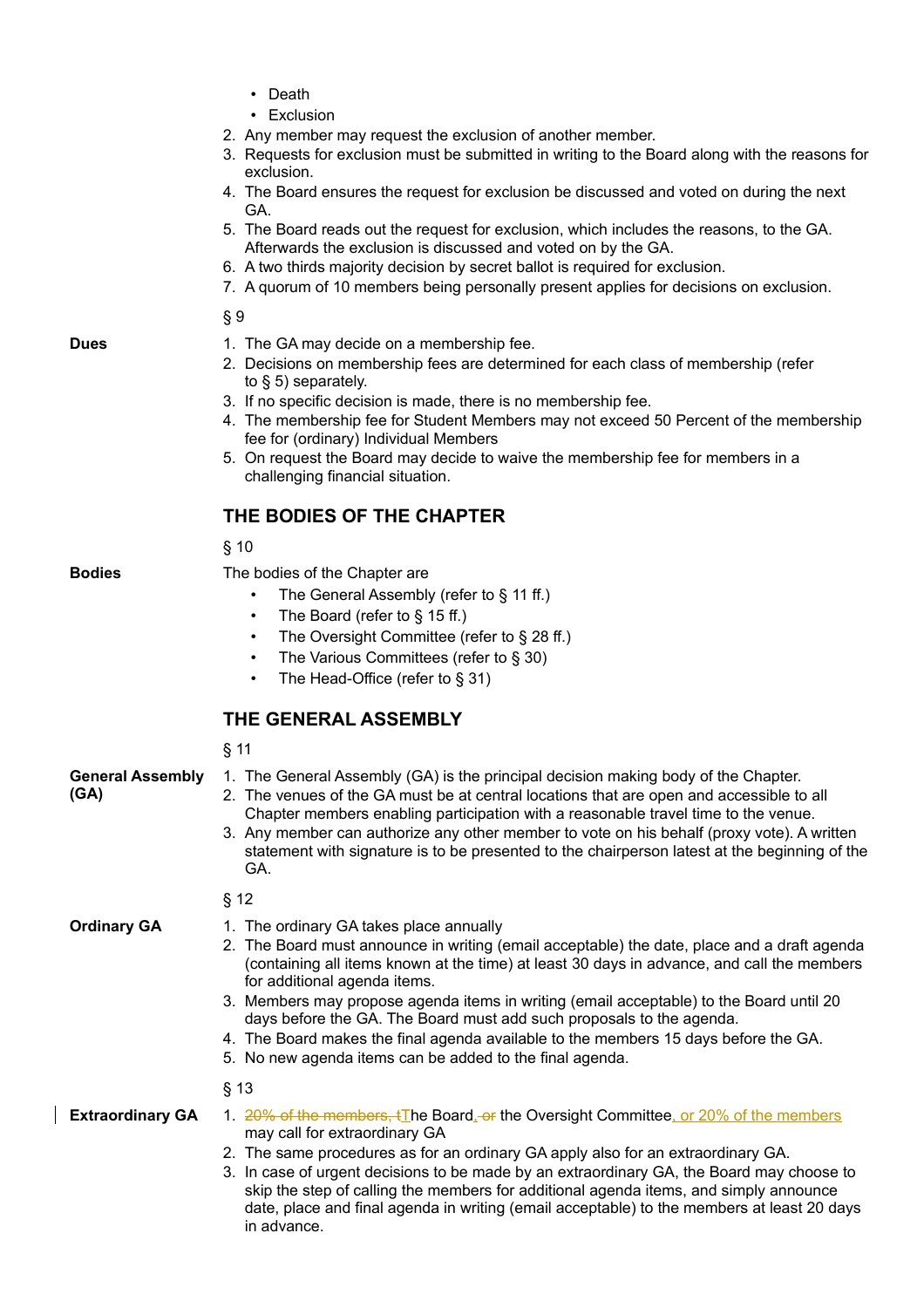| ×<br>۰, |  |  |  |
|---------|--|--|--|
|---------|--|--|--|

 $\overline{\phantom{a}}$ 

**Duties of the GA** The duties of the General Assembly include:

- 1. Acceptance and exclusion of members
- 2. Decisions on membership fees
- 3. Accept or reject reports
	- a) Preceding GA (minutes)
	- b) Board (incl. Activity Report)
	- c) Financial Statement
	- d) Oversight Committee
	- e) Various Committees
	- f) Head-office
- 4. Accept or reject the budget
- 5. Elections
	- a) Members of the Board
	- b) Members of the Oversight Committee
	- c) Head-office
- 6. Tasks for the Board / action plan
- 7. Motions & inquiries
- 8. Modifications to the statutes
- 9. Questions of dissolution or merger with another association

#### **BOARD**

<span id="page-2-0"></span> $$15$ 

|                                        | טו א                                                                                                                                                                                                                                                                                                                                                                                                                                                                                                                                                                                                                                        |
|----------------------------------------|---------------------------------------------------------------------------------------------------------------------------------------------------------------------------------------------------------------------------------------------------------------------------------------------------------------------------------------------------------------------------------------------------------------------------------------------------------------------------------------------------------------------------------------------------------------------------------------------------------------------------------------------|
| <b>Members of the</b><br><b>Board</b>  | The members of the Board are:<br>• Chairperson<br>• Vice-chairperson for internal affairs<br>• Vice-chairperson for external affairs<br>Treasurer<br>$\bullet$<br>Secretary<br>$\bullet$                                                                                                                                                                                                                                                                                                                                                                                                                                                    |
|                                        | $§$ 16                                                                                                                                                                                                                                                                                                                                                                                                                                                                                                                                                                                                                                      |
| <b>Election of the</b><br><b>Board</b> | 1. Any member of the Chapter can be nominated as a candidate. Self-nominations are<br>permitted.<br>2. The members of the Board are elected by an absolute majority vote in favor by secret<br>ballot.<br>3. Each member of the Board are voted independently, unless the GA decides to vote for the<br>Board in teams consisting of one candidate for each position.<br>4. If no candidate or team reaches absolute majority, a $2nd$ ballot is carried out, where a simple<br>majority in favor by secret ballot is sufficient.<br>5. Members of the Board are elected for a one year term and can be re-elected without<br>restrictions. |
|                                        | $§$ 17                                                                                                                                                                                                                                                                                                                                                                                                                                                                                                                                                                                                                                      |
| <b>Vacancies</b>                       | If a position is vacated [e.g. by resignation], the Board may call an extraordinary GA for<br>electing the new position. In the meantime, the position is filled ad interim by another member<br>of the Board.                                                                                                                                                                                                                                                                                                                                                                                                                              |
|                                        | § 18                                                                                                                                                                                                                                                                                                                                                                                                                                                                                                                                                                                                                                        |
| <b>Removal from</b><br>office          | 1. The GA may recall members of the Board or the Board as a whole from office for important<br>reasons. Important reasons are:<br>Undermining the policies and goals of the Chapter;<br>٠<br>Deliberate misconduct<br>$\bullet$<br>• Failing to honor commitments to engage in significant Board or Chapter activities and<br>programs<br>2. A two thirds majority in favor by secret ballot by the GA is required for removal from office<br>$§$ 19                                                                                                                                                                                        |
| <b>Meeting schedule</b>                | The Board shall meet at least four times a year.                                                                                                                                                                                                                                                                                                                                                                                                                                                                                                                                                                                            |
|                                        |                                                                                                                                                                                                                                                                                                                                                                                                                                                                                                                                                                                                                                             |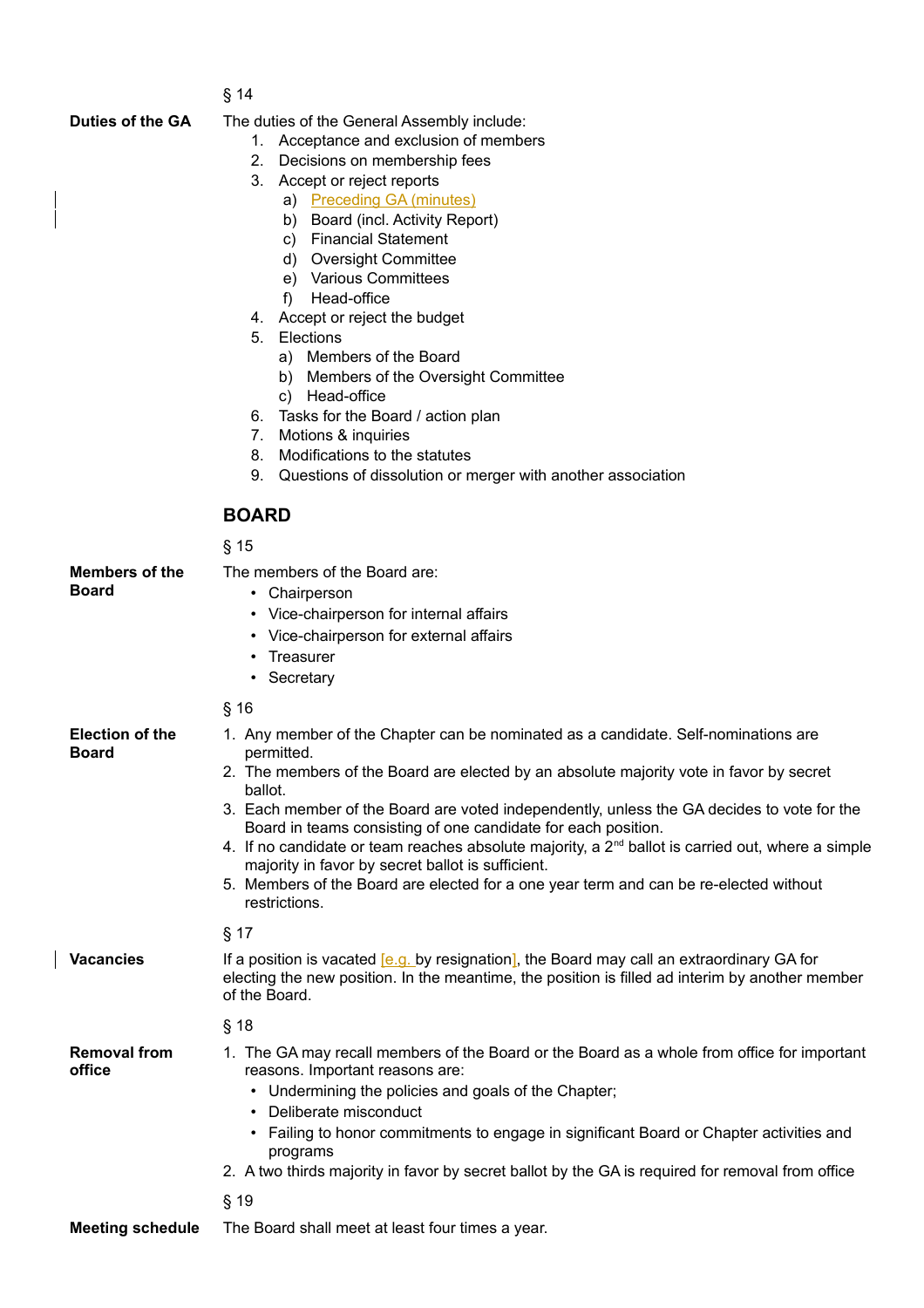<span id="page-3-1"></span><span id="page-3-0"></span>

|                                          | § 20                                                                                                                                                                                                                                                                                                                                                                                                                                                                                                                                                                                             |  |
|------------------------------------------|--------------------------------------------------------------------------------------------------------------------------------------------------------------------------------------------------------------------------------------------------------------------------------------------------------------------------------------------------------------------------------------------------------------------------------------------------------------------------------------------------------------------------------------------------------------------------------------------------|--|
| Decision-making                          | 1. Each member of the Board is responsible to carry out all the Board's<br>decisions in the best interest of the Chapter members.<br>2. Each member of the Board has one vote.<br>3. The Board arrives at its decision by simple majority open ballot.<br>4. Secret ballot may be requested by at least one Board member.<br>5. In case of evenly divided votes, the Chairperson has the casting vote.<br>6. A decision of the Board requires a quorum of 3 Board members.<br>7. Board members in a conflict of interest must recuse themselves from deliberations over the<br>matter concerned. |  |
|                                          | $§$ 21                                                                                                                                                                                                                                                                                                                                                                                                                                                                                                                                                                                           |  |
| <b>Responsibilities</b>                  | The duties of the Board are:<br>1. Lead the Chapter and manage its activities in accordance with these statutes and the<br>decisions made by the GA<br>2. Represent the Chapter to third parties and ISOC<br>3.<br>Organizing the GA<br>4. Prepare and present annual report to GA<br>5. Answer immediately every query of the Oversight Committee<br>Charter and de-charter committees, as well as appoint a head and a deputy for each of<br>6.<br>the Various Committees (refer to § 30)<br>Carry out the tasks assigned to the Board by the GA<br>7.                                         |  |
|                                          | $§$ 22                                                                                                                                                                                                                                                                                                                                                                                                                                                                                                                                                                                           |  |
| <b>Authorities</b>                       | 1. The members of the Board have joint authority to sign, with two signatures being required.<br>2. Make operational decisions in line with the tasks given by the GA<br>3. Further authorities as needed can be assigned by the GA                                                                                                                                                                                                                                                                                                                                                              |  |
|                                          | $§$ 23                                                                                                                                                                                                                                                                                                                                                                                                                                                                                                                                                                                           |  |
| Chairperson                              | 1. The Chairperson is the principal officer and is responsible for leading of the Chapter-and-<br>managing its activities in accordance with the policies and procedures of the Internet<br>Society, these Bylaws and the decisions made by the GA.<br>2. The Chairperson shall preside at all meetings of the Chapter GAs and of its Board meetings<br>to the extent possible; otherwise see $\S$ 24 item 3                                                                                                                                                                                     |  |
|                                          | $\S 24$                                                                                                                                                                                                                                                                                                                                                                                                                                                                                                                                                                                          |  |
| Vice-chairperson<br>for internal affairs | 1. The Vice-chairperson for internal affairs is responsible for all matters internal to the Chapter.<br>2. The Vice-chairperson is the primary point of contact for the Various Committees<br>(refer to § 30) and the members of the Chapter.<br>3. The Vice-chairperson for internal affairs shall preside at meetings in the absence of the<br>Chairperson.                                                                                                                                                                                                                                    |  |
|                                          | §25                                                                                                                                                                                                                                                                                                                                                                                                                                                                                                                                                                                              |  |
| Vice-chairperson<br>for external affairs | The Vice-chairperson for external affairs is responsible for all matters external to the Chapter,<br>including external communication                                                                                                                                                                                                                                                                                                                                                                                                                                                            |  |
|                                          | §26                                                                                                                                                                                                                                                                                                                                                                                                                                                                                                                                                                                              |  |
| <b>Treasurer</b>                         | The Treasurer's Responsibilities include:<br>1. Collect dues (if applicable) and pay all bills<br>2. Administer the financial means of the Chapter according to the decisions arrived at by<br>the General Assembly<br>3. Prepare and present the annual financial statement to the GA<br>Prepare and present the budget proposal for the upcoming financial year<br>4.                                                                                                                                                                                                                          |  |
|                                          | $\S 27$                                                                                                                                                                                                                                                                                                                                                                                                                                                                                                                                                                                          |  |
| <b>Secretary</b>                         | The Secretary's responsibilities include:<br>Take minutes of each GA and Board meeting and make them available to the<br>1.<br>members within 4 weeks after the meeting                                                                                                                                                                                                                                                                                                                                                                                                                          |  |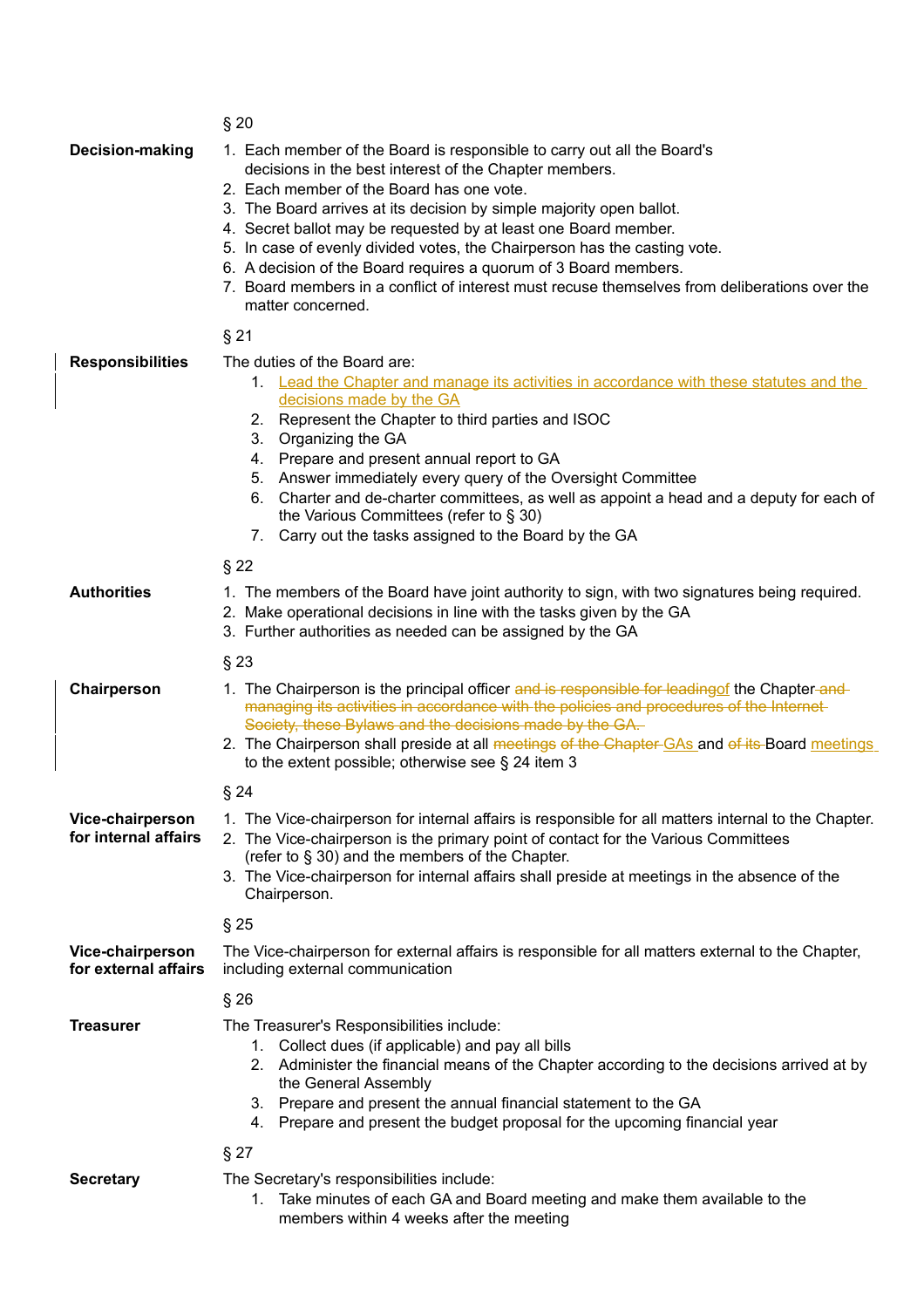2. Preparation of the Chapter's Activity Report

#### **OVERSIGHT COMMITTEE**

#### <span id="page-4-2"></span>§ 28

**Oversight committee (OC)**

- 1. The Oversight Committee (OC) consists of two ordinary members and one stand-by member, who are all independent of the Board.
- 2. All members of the OC are elected by the GA by absolute majority in favor
- 3. Members of the OC are elected for a one year term and can be re-elected without restrictions.
- 4. The stand-by member enters office only if a vacancy in the OC occurs or if an ordinary member of the OC needs to recuse.
- 5. Instead of electing Chapter members for the OC, the GA may decide to elect a trust company authorized to carry out audits in line with the Swiss legislation.

#### § 29

**Responsibilities of**  The responsibilities of the OC include: **the OC**

- 1. Check financial transactions made by the Board (at least twice a year)
- 2. Supervise the work of the Board
- 3. Verify the yearly financial statement, prepare and present a report to the GA
- 4. Call for a GA in case severe irregularities or contradictions to directions given by the GA are observed

### **VARIOUS COMMITTEES**

<span id="page-4-1"></span>§ 30

#### **Various Committees**

- 1. The Board may charter Various Committees with a dedicated scope.
- 2. The Board appoints a head and a deputy for each such committee. 3. The Board maintains a list of active committees including active committee members, head,
	- deputy, scope, milestones and intended duration of the committee, and makes all information available to the members of the Chapter.
- 4. The head of each committee is responsible for preparing and presenting an activity report to the annual GA.

### **HEAD-OFFICE**

#### <span id="page-4-0"></span>§ 31

- **Head-Office** 1. The GA determines the location of the Chapter's Head-Office, which constitutes the official address of the Chapter.
	- 2. The Head-Office must be in Switzerland.
	- 3. The Head-Office is responsible for carrying out the Chapter's administrative tasks and assisting the Board in performing its duties.
	- 4. The Head-Office prepares and presents an activity report to the annual GA.

#### **FINANCIAL**

§ 32

- 
- **Financial** 1. The Board is entitled to open a bank account.
	- 2. The Chairperson and Treasurer have right to sign for the bank account, each with single signature.
	- 3. All financial transactions need to be approved by the Board. The Board may define a lower limit where no such specific decision required.
	- 4. Financial means may only be used to support the purpose of the Chapter.
	- 5. The financial year is the calendar year.

### **VOTING PROCEDURES**

§ 33

- **Voting procedures** 1. Each member has one vote.
	- 2. Each Organizational Member must appoint a main representative to execute their rights in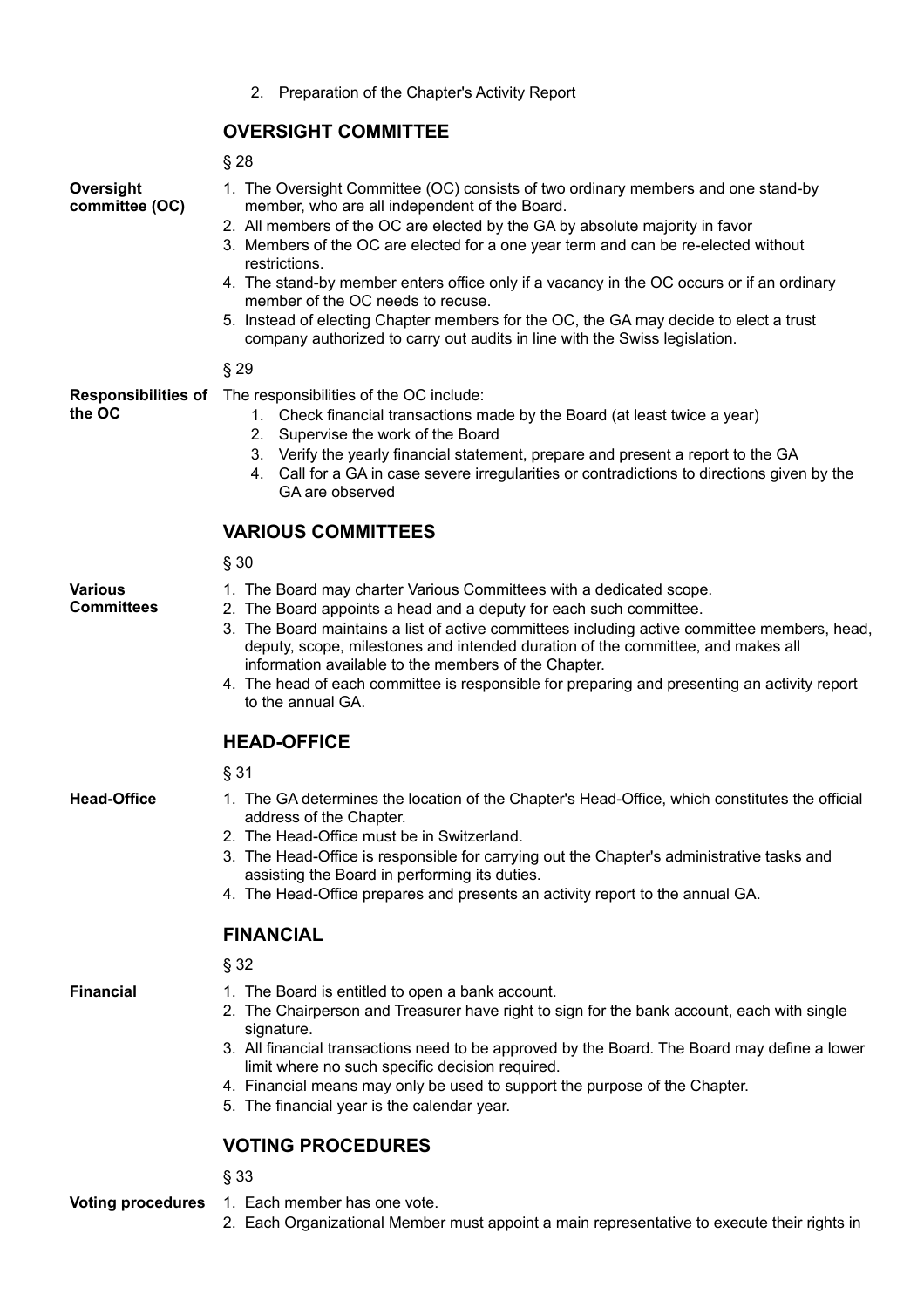GA, and inform the Board on changes immediately in writing (email acceptable)

- 3. Unless stated otherwise, for any decision a simple majority applies.
- 4. In case of evenly divided votes, the Chairperson has the casting vote. In a voting internal to one of the Various Committee the head of the committee has the casting vote.
- 5. Absolute majority is defined as more than half of the total number of attributable votes, whereas the total number of attributable votes is defined as the total number of votes cast minus the number of empty and invalid votes cast.
- 6. A two thirds majority is defined as at least two thirds of the total number of valid votes, whereas the total number of valid votes is defined as the total number of votes cast minus the number the invalid votes cast.

#### **MEANS AND DISSOLUTION**

§ 34

**Means and Dissolution**

- 1. The Chapter may be dissolved for the following reasons:
	- A two thirds majority in favor by the GA
	- Lawful enforcement
- 2. The last GA decides on what happens with the assets.
- 3. If no decision is reached by the GA [e.g. in case of lawful enforcement], the remaining assets are entrusted to ISOC to be transferred to a future ISOC Chapter in Switzerland.

#### **CHANGES TO STATUTES**

§ 35

**Changes to Statutes**

Changes to these statutes require a two thirds majority in favor by the GA.